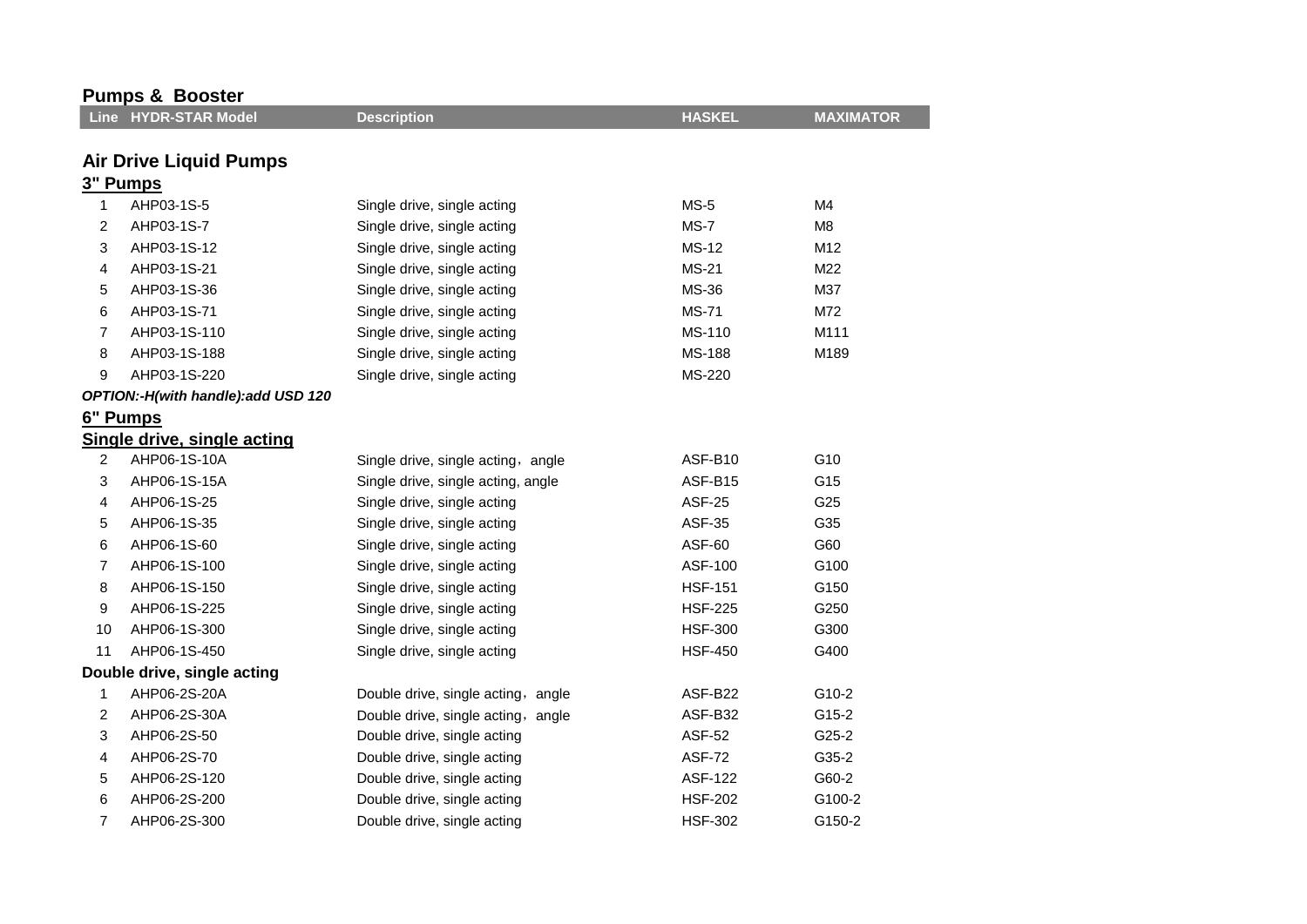| 8                       | AHP06-2S-450                           | Double drive, single acting                        | DSXHF-452         | G250-2   |
|-------------------------|----------------------------------------|----------------------------------------------------|-------------------|----------|
| 9                       | AHP06-2S-600                           | Double drive, single acting                        | DSXHF-602         | G300-2   |
|                         | Triple drive, single acting            |                                                    |                   |          |
| 1                       | AHP06-3S-675                           | Triple drive, single acting                        | DXHF-683          |          |
| $\overline{c}$          | AHP06-3S-900                           | Triple drive, single acting                        | <b>DXHF-903</b>   | G400-2   |
| 3                       | AHP06-3S-1350                          | Triple drive, single acting                        | <b>DSXHW-1373</b> | G500-2   |
|                         | Single drive, double acting            |                                                    |                   |          |
| 1                       | AHP06-1D-4                             | Single drive, double acting, Gas liquid mixture    | 59020/59025       |          |
| 1                       | AHP06-1D-10A                           | Single drive, double acting                        | ASFD-10           | G10-D    |
| $\overline{c}$          | AHP06-1D-15A                           | Single drive, double acting                        | ASFD-15           | G15-D    |
| $\mathbf 3$             | AHP06-1D-25                            | Single drive, double acting                        | ASFD-25           | G25-D    |
| $\overline{\mathbf{4}}$ | AHP06-1D-35                            | Single drive, double acting                        | ASFD-35           | G35-D    |
| $\mathbf 5$             | AHP06-1D-60                            | Single drive, double acting                        | ASFD-60           | G60-D    |
| 6                       | AHP06-1D-100                           | Single drive, double acting                        | <b>ASFD-100</b>   | G100-D   |
| $\overline{7}$          | AHP06-1D-150                           | Single drive, double acting                        | <b>ASFD-150</b>   | G150-D   |
| 8                       | AHP06-1D-225                           | Single drive, double acting                        | <b>HSFD-225</b>   | G250-D   |
| 9                       | AHP06-1D-300                           | Single drive, double acting                        | <b>HSFD-300</b>   | G300-D   |
|                         | Single drive,double acting,Long Stroke |                                                    |                   |          |
| 1                       | AHP06-1D-7L                            | Single drive, double acting on the same side, Long |                   |          |
| $\overline{2}$          | AHP06-1D-12L                           | Single drive, double acting, Long Stroke           | <b>GWD-12</b>     |          |
| 3                       | AHP06-1D-35L                           | Single drive, double acting on the same side, Long | GW-35             | GX35     |
| $\overline{4}$          | AHP06-1D-60L                           | Single drive, double acting on the same side, Long | GW-60             | GX60     |
| 5                       | AHP06-1D-100L                          | Single drive, double acting on the same side, Long | GW-100            | GX100    |
|                         | 10" Pumps                              |                                                    |                   |          |
| $\mathbf{1}$            | AHP10-1D-30                            | Single drive, double acting                        |                   | GPD30    |
| $\overline{c}$          | AHP10-1D-60                            | Single drive, double acting                        |                   | GPD60    |
| 3                       | AHP10-1D-120                           | Single drive, double acting                        |                   | GPD120   |
| 4                       | AHP10-1D-180                           | Single drive, double acting                        |                   | GPD180   |
| 5                       | AHP10-2D-60                            | Double drive, double acting                        |                   | GPD30-2  |
| 6                       | AHP10-2D-120                           | Double drive, double acting                        | D14SFD-125        | GPD60-2  |
| 7                       | AHP10-2D-240                           | Double drive, double acting                        |                   | GPD120-2 |
| 8                       | AHP10-2D-360                           | Double drive, double acting                        | D14SFD-315        |          |
|                         |                                        |                                                    |                   |          |

**Gas Booster 6" Booster**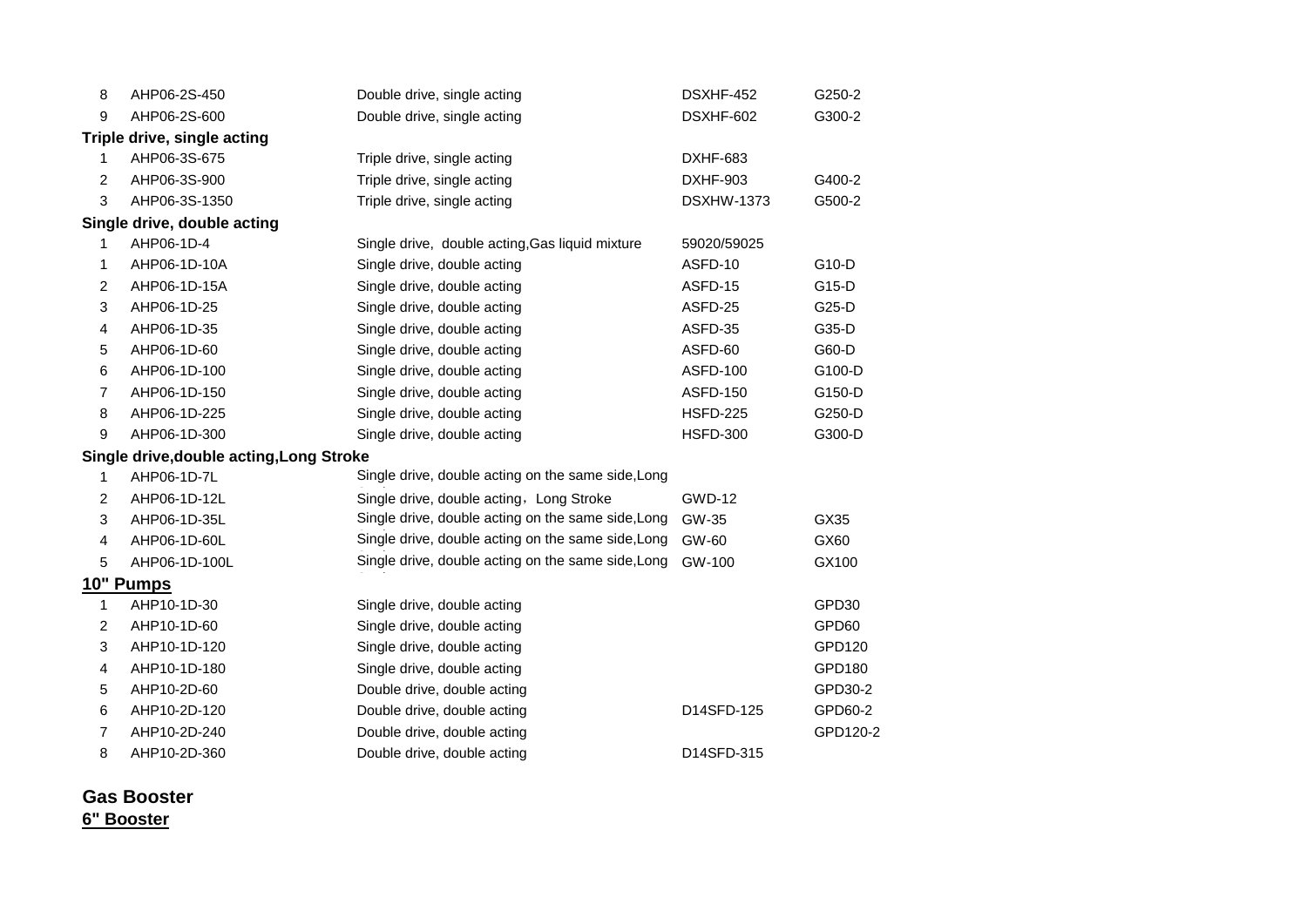|                | Single drive, single acting, single stage booster |                                           |                 |                   |
|----------------|---------------------------------------------------|-------------------------------------------|-----------------|-------------------|
| 1              | AGB06-1S-7                                        | Single drive, single acting, single stage |                 | <b>DLE5-1</b>     |
| $\overline{2}$ | AGB06-1S-15                                       | Single drive, single acting, single stage | AG-15           | <b>DLE15-1</b>    |
| 3              | AGB06-1S-30                                       | Single drive, single acting, single stage | AG-30           | <b>DLE30-1</b>    |
| 4              | AGB06-1S-50                                       | Single drive, single acting, single stage | AG-50           |                   |
| 5              | AGB06-1S-75                                       | Single drive, single acting, single stage | AG-75           | <b>DLE75-1</b>    |
|                | Double drive, single acting, single stage booster |                                           |                 |                   |
| 1              | AGB06-2S-60                                       | Double drive, single acting, single stage | AG-62           | DLE-30-1-2        |
| 2              | AGB06-2S-100                                      | Double drive, single acting, single stage | AG-102          |                   |
| 3              | AGB06-2S-150                                      | Double drive, single acting, single stage | AG-152H         | DLE-75-1-2        |
|                | Single drive, double acting, single stage booster |                                           |                 |                   |
| 1              | AGB06-1D-4                                        | Single drive, double acting, single stage | AGD-4           |                   |
| 2              | AGB06-1D-7                                        | Single drive, double acting, single stage | AGD-7           | DLE <sub>5</sub>  |
| 3              | AGB06-1D-15                                       | Single drive, double acting, single stage | AGD-15          | DLE <sub>15</sub> |
| 4              | AGB06-1D-30                                       | Single drive, double acting, single stage | AGD-30          | DLE30             |
| 5              | AGB06-1D-50                                       | Single drive, double acting, single stage | AGD-50          |                   |
| 6              | AGB06-1D-75                                       | Single drive, double acting, single stage | AGD-75          | DLE75             |
|                | Double drive, double acting, single stage booster |                                           |                 |                   |
| 1              | AGB06-2D-14                                       | Double drive, double acting, single stage |                 | <b>DLE5-2</b>     |
| 2              | AGB06-2D-30                                       | Double drive, double acting, single stage | AGD-32          | <b>DLE15-2</b>    |
| 3              | AGB06-2D-60                                       | Double drive, double acting, single stage | AGD-62          | <b>DLE30-2</b>    |
| 4              | AGB06-2D-100                                      | Double drive, double acting, single stage | AGD-102         |                   |
| 5              | AGB06-2D-150                                      | Double drive, double acting, single stage | <b>AGD-152H</b> | <b>DLE75-2</b>    |
|                | Single drive, double stage                        |                                           |                 |                   |
| 1              | AGB06-1T-4                                        | Single drive, double stage                | AGT-4           |                   |
| 2              | AGB06-1T-7/15                                     | Single drive, double stage                | AGT-7/15        | <b>DLE5-15</b>    |
| 3              | AGB06-1T-7/30                                     | Single drive, double stage                | AGT-7/30        | <b>DLE5-30</b>    |
| 4              | AGB06-1T-15/30                                    | Single drive, double stage                | AGT-15/30       | DLE15-30          |
| 5              | AGB06-1T-15/50                                    | Single drive, double stage                | AGT-15/50       |                   |
| 6              | AGB06-1T-15/75                                    | Single drive, double stage                | AGT-15/75       | <b>DLE15-75</b>   |
| 7              | AGB06-1T-30/50                                    | Single drive, double stage                | AGT-30/50       |                   |
| 8              | AGB06-1T-30/75                                    | Single drive, double stage                | AGT-30/75       | DLE30-75          |
|                | Double drive, double stage booster                |                                           |                 |                   |
| 1              | AGB06-2T-14/30                                    | Double drive, double stage                |                 | DLE5-15-2         |
| 2              | AGB06-2T-14/60                                    | Double drive, double stage                | AGT14/62        | DLE5-30-2         |